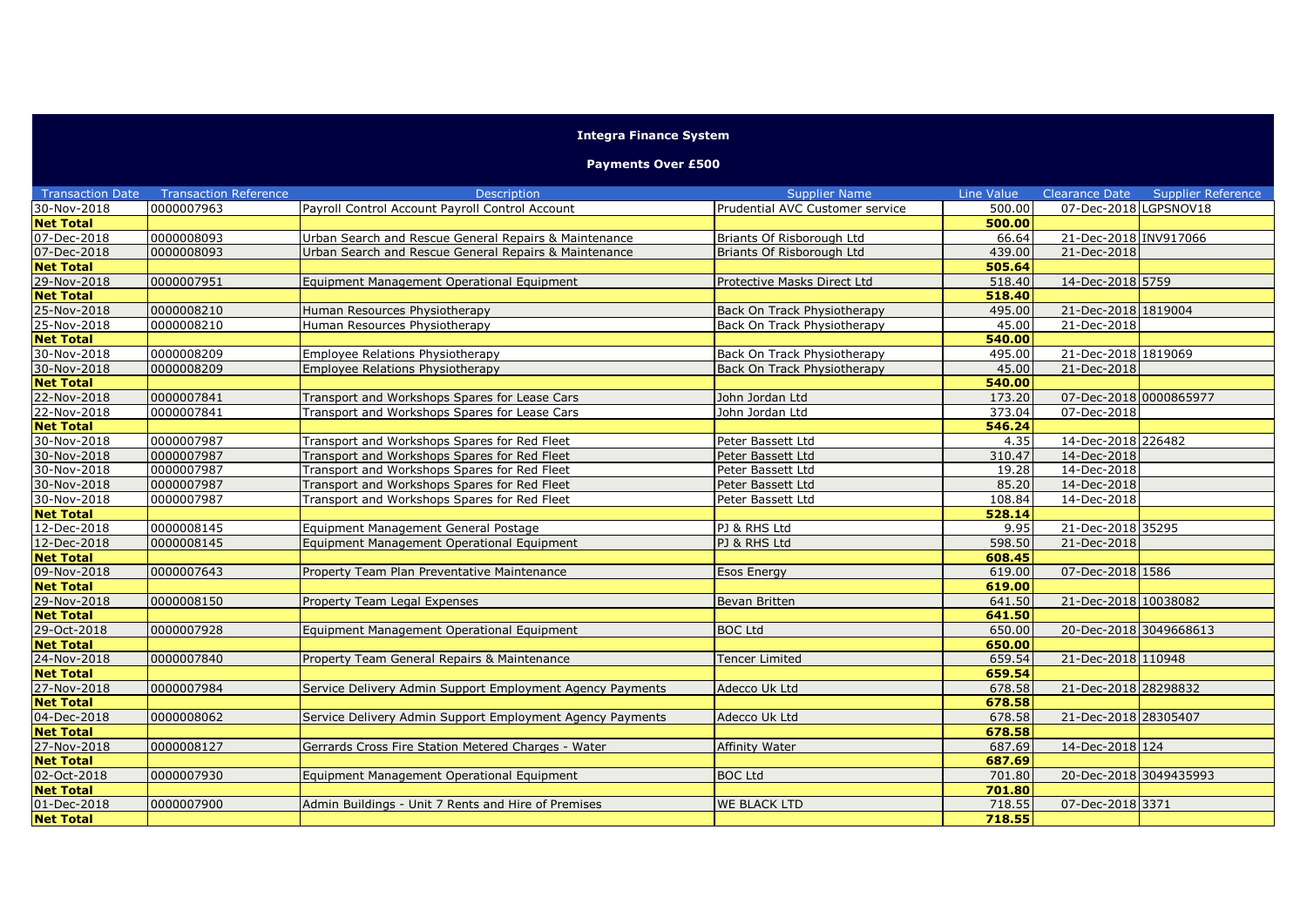| 11-Dec-2018      | 0000008137 | Health and Safety Course Catering Costs                    | Sivatech Business Solutions Ltd | 36.00  | 21-Dec-2018 10082      |  |
|------------------|------------|------------------------------------------------------------|---------------------------------|--------|------------------------|--|
| 11-Dec-2018      | 0000008137 | <b>Staff Development Staff Training Fees</b>               | Sivatech Business Solutions Ltd | 720.00 | 21-Dec-2018            |  |
| <b>Net Total</b> |            |                                                            |                                 | 756.00 |                        |  |
| 27-Nov-2018      | 0000007983 | Human Resources Employment Agency Payments                 | Adecco Uk Ltd                   | 756.53 | 21-Dec-2018 28298833   |  |
| <b>Net Total</b> |            |                                                            |                                 | 756.53 |                        |  |
| 22-Nov-2018      | 0000007846 | Admin Buildings - HQ Plan Preventative Maintenance         | <b>Electrical Services Hbb</b>  | 760.00 | 07-Dec-2018 1572       |  |
| <b>Net Total</b> |            |                                                            |                                 | 760.00 |                        |  |
| 23-Nov-2018      | 0000008040 | <b>ICT Computer Software</b>                               | Dotted Eyes Ltd T/A Miso        | 99.00  | 14-Dec-2018 20655      |  |
| 23-Nov-2018      | 0000008040 | <b>ICT Computer Software</b>                               | Dotted Eyes Ltd T/A Miso        | 680.00 | 14-Dec-2018            |  |
| <b>Net Total</b> |            |                                                            |                                 | 779.00 |                        |  |
| 04-Dec-2018      | 0000008063 | Human Resources Employment Agency Payments                 | Adecco Uk Ltd                   | 779.45 | 21-Dec-2018 28305406   |  |
| <b>Net Total</b> |            |                                                            |                                 | 779.45 |                        |  |
| 03-Dec-2018      | 0000008011 | Procurement Employment Agency Payments                     | Hays Specialist Recruitment Ltd | 781.56 | 14-Dec-2018 1009184257 |  |
| <b>Net Total</b> |            |                                                            |                                 | 781.56 |                        |  |
| 13-Nov-2018      | 0000007715 | Data Intelligence Courses And Conference Fees              | Inphase Limited                 | 790.00 | 07-Dec-2018 INPUK4348  |  |
| <b>Net Total</b> |            |                                                            |                                 | 790.00 |                        |  |
| 30-Nov-2018      | 0000008090 | Amersham Fire Station Plan Preventative Maintenance        | P French                        | 23.00  | 14-Dec-2018 02340      |  |
| 30-Nov-2018      | 0000008090 | Brill Fire Station Plan Preventative Maintenance           | P French                        | 15.00  | 14-Dec-2018            |  |
| 30-Nov-2018      | 0000008090 | Olney Fire Station Plan Preventative Maintenance           | P French                        | 20.00  | 14-Dec-2018            |  |
| 30-Nov-2018      | 0000008090 | Marlow Fire Station Plan Preventative Maintenance          | P French                        | 52.00  | 14-Dec-2018            |  |
| 30-Nov-2018      | 0000008090 | Haddenham Fire Station Plan Preventative Maintenance       | P French                        | 52.00  | 14-Dec-2018            |  |
| 30-Nov-2018      | 0000008090 | Admin Buildings - Unit 7 Plan Preventative Maintenance     | P French                        | 25.00  | 14-Dec-2018            |  |
| 30-Nov-2018      | 0000008090 | MK West Fire Station Plan Preventative Maintenance         | P French                        | 85.00  | 14-Dec-2018            |  |
| 30-Nov-2018      | 0000008090 | Chesham Fire Station Plan Preventative Maintenance         | P French                        | 25.00  | 14-Dec-2018            |  |
| 30-Nov-2018      | 0000008090 | Winslow Fire Station Plan Preventative Maintenance         | P French                        | 20.00  | 14-Dec-2018            |  |
| 30-Nov-2018      | 0000008090 | MK West Fire Station Plan Preventative Maintenance         | P French                        | 80.00  | 14-Dec-2018            |  |
| 30-Nov-2018      | 0000008090 | Admin Buildings - HQ Plan Preventative Maintenance         | P French                        | 80.00  | 14-Dec-2018            |  |
| 30-Nov-2018      | 0000008090 | Princes Risborough Station Plan Preventative Maintenance   | P French                        | 20.00  | 14-Dec-2018            |  |
| 30-Nov-2018      | 0000008090 | Stokenchurch Fire Station Plan Preventative Maintenance    | P French                        | 20.00  | 14-Dec-2018            |  |
| 30-Nov-2018      | 0000008090 | Broughton Fire Station Plan Preventative Maintenance       | P French                        | 52.00  | 14-Dec-2018            |  |
| 30-Nov-2018      | 0000008090 | Gerrards Cross Fire Station Plan Preventative Maintenance  | P French                        | 23.00  | 14-Dec-2018            |  |
| 30-Nov-2018      | 0000008090 | Great Missenden Fire Station Plan Preventative Maintenance | P French                        | 23.00  | 14-Dec-2018            |  |
| 30-Nov-2018      | 0000008090 | Buckingham Fire Station Plan Preventative Maintenance      | P French                        | 25.00  | 14-Dec-2018            |  |
| 30-Nov-2018      | 0000008090 | Waddesdon Fire Station Plan Preventative Maintenance       | P French                        | 15.00  | 14-Dec-2018            |  |
| 30-Nov-2018      | 0000008090 | Beaconsfield Fire Station Plan Preventative Maintenance    | P French                        | 35.00  | 14-Dec-2018            |  |
| 30-Nov-2018      | 0000008090 | Newport Pagnell Fire Station Plan Preventative Maintenance | P French                        | 30.00  | 14-Dec-2018            |  |
| 30-Nov-2018      | 0000008090 | High Wycombe Fire Station Plan Preventative Maintenance    | P French                        | 80.00  | 14-Dec-2018            |  |
| <b>Net Total</b> |            |                                                            |                                 | 800.00 |                        |  |
| 22-Nov-2018      | 0000007824 | Water Hydrants Hydrant Materials                           | Aquacheck Engineering Ltd       | 399.20 | 07-Dec-2018 21779      |  |
| 22-Nov-2018      | 0000007824 | Water Hydrants Hydrant Materials                           | Aquacheck Engineering Ltd       | 378.00 | 07-Dec-2018            |  |
| 22-Nov-2018      | 0000007824 | Water Hydrants Hydrant Materials                           | Aquacheck Engineering Ltd       | 25.00  | 07-Dec-2018            |  |
| <b>Net Total</b> |            |                                                            |                                 | 802.20 |                        |  |
| 11-Dec-2018      | 0000008166 | Human Resources Employment Agency Payments                 | Adecco Uk Ltd                   | 806.96 | 21-Dec-2018 28313322   |  |
| <b>Net Total</b> |            |                                                            |                                 | 806.96 |                        |  |
| 31-Oct-2018      | 0000008012 | Human Resources Medical Examinations                       | M.K. Occupational Health        | 550.00 | 07-Dec-2018 90219      |  |
| 31-Oct-2018      | 0000008012 | Human Resources Medical Examinations                       | M.K. Occupational Health        | 280.00 | 07-Dec-2018            |  |
| <b>Net Total</b> |            |                                                            |                                 | 830.00 |                        |  |
| 22-Nov-2018      | 0000007848 | Property Team Plan Preventative Maintenance                | <b>Electrical Services Hbb</b>  | 134.00 | 07-Dec-2018 1570       |  |
| 22-Nov-2018      | 0000007848 | Property Team Plan Preventative Maintenance                | <b>Electrical Services Hbb</b>  | 41.00  | 07-Dec-2018            |  |
| 22-Nov-2018      | 0000007848 | Property Team Plan Preventative Maintenance                | <b>Electrical Services Hbb</b>  | 79.00  | 07-Dec-2018            |  |
| 22-Nov-2018      | 0000007848 | Property Team Plan Preventative Maintenance                | <b>Electrical Services Hbb</b>  | 71.00  | 07-Dec-2018            |  |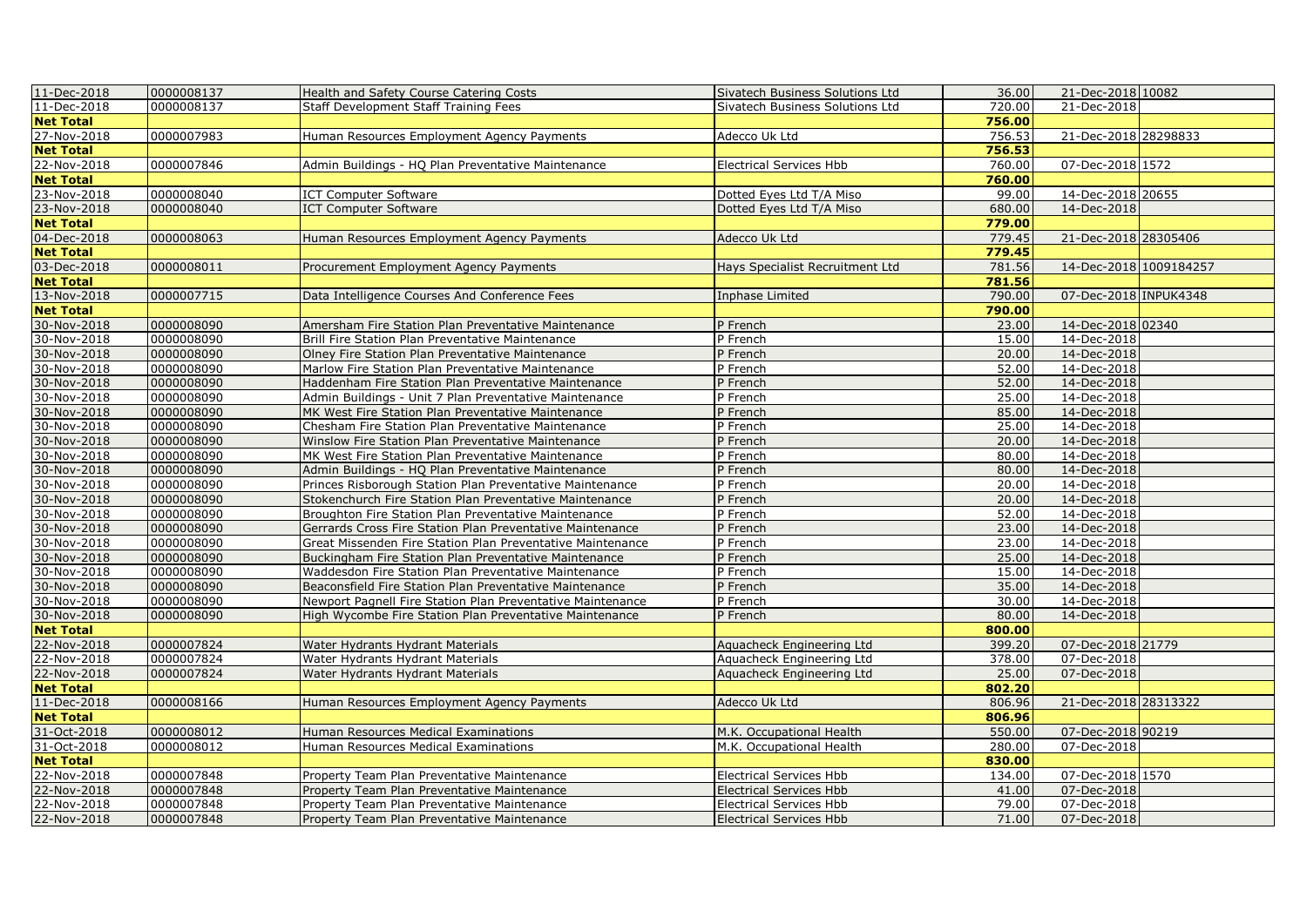| 22-Nov-2018      | 0000007848 | Property Team Plan Preventative Maintenance                | <b>Electrical Services Hbb</b>        | 44.00  | 07-Dec-2018           |                         |
|------------------|------------|------------------------------------------------------------|---------------------------------------|--------|-----------------------|-------------------------|
| 22-Nov-2018      | 0000007848 | Property Team Plan Preventative Maintenance                | <b>Electrical Services Hbb</b>        | 42.00  | 07-Dec-2018           |                         |
| 22-Nov-2018      | 0000007848 | Property Team Plan Preventative Maintenance                | <b>Electrical Services Hbb</b>        | 126.00 | 07-Dec-2018           |                         |
| 22-Nov-2018      | 0000007848 | Property Team Plan Preventative Maintenance                | <b>Electrical Services Hbb</b>        | 60.00  | 07-Dec-2018           |                         |
| 22-Nov-2018      | 0000007848 | Property Team Plan Preventative Maintenance                | <b>Electrical Services Hbb</b>        | 30.00  | 07-Dec-2018           |                         |
| <b>Net Total</b> |            |                                                            |                                       | 627.00 |                       |                         |
| 05-Dec-2018      | 0000008023 | Transport and Workshops Insurance                          | Spraytech                             | 894.21 | 21-Dec-2018 47019     |                         |
| <b>Net Total</b> |            |                                                            |                                       | 894.21 |                       |                         |
| 26-Nov-2018      | 0000007917 | <b>Prevention Uniforms</b>                                 | Medtree                               | 84.38  | 14-Dec-2018 SI-111240 |                         |
| 26-Nov-2018      | 0000007917 | <b>Prevention Uniforms</b>                                 | Medtree                               | 5.95   | 14-Dec-2018           |                         |
| 26-Nov-2018      | 0000007917 | <b>Prevention Uniforms</b>                                 | Medtree                               | 337.50 | 14-Dec-2018           |                         |
| 26-Nov-2018      | 0000007917 | <b>Prevention Uniforms</b>                                 | Medtree                               | 405.00 | 14-Dec-2018           |                         |
| <b>Net Total</b> |            |                                                            |                                       | 832.83 |                       |                         |
| 06-Dec-2018      | 0000008129 | Marlow Fire Station Electricity                            | <b>Scottish Power</b>                 | 928.43 | 21-Dec-2018 105953727 |                         |
| <b>Net Total</b> |            |                                                            |                                       | 928.43 |                       |                         |
| 22-Nov-2018      | 0000007854 | Property Team Plan Preventative Maintenance                | <b>Electrical Services Hbb</b>        | 235.00 | 07-Dec-2018 1564      |                         |
| 22-Nov-2018      | 0000007854 | Property Team Plan Preventative Maintenance                | <b>Electrical Services Hbb</b>        | 355.00 | 07-Dec-2018           |                         |
| <b>Net Total</b> |            |                                                            |                                       | 590.00 |                       |                         |
| 29-Nov-2018      | 0000007947 | MK West Fire Station Plan Preventative Maintenance         | <b>Intergrated Water Services Ltd</b> | 38.28  |                       | 21-Dec-2018 CD200111219 |
| 29-Nov-2018      | 0000007947 | Waddesdon Fire Station Plan Preventative Maintenance       | <b>Intergrated Water Services Ltd</b> | 22.90  | 21-Dec-2018           |                         |
| 29-Nov-2018      | 0000007947 | MK West Fire Station Plan Preventative Maintenance         | <b>Intergrated Water Services Ltd</b> | 105.62 | 21-Dec-2018           |                         |
| 29-Nov-2018      | 0000007947 | Haddenham Fire Station Plan Preventative Maintenance       | <b>Intergrated Water Services Ltd</b> | 48.46  | 21-Dec-2018           |                         |
| 29-Nov-2018      | 0000007947 | Brill Fire Station Plan Preventative Maintenance           | <b>Intergrated Water Services Ltd</b> | 32.01  | 21-Dec-2018           |                         |
| 29-Nov-2018      | 0000007947 | Chesham Fire Station Plan Preventative Maintenance         | <b>Intergrated Water Services Ltd</b> | 33.58  | 21-Dec-2018           |                         |
| 29-Nov-2018      | 0000007947 | Winslow Fire Station Plan Preventative Maintenance         | <b>Intergrated Water Services Ltd</b> | 32.01  | 21-Dec-2018           |                         |
| 29-Nov-2018      | 0000007947 | Buckingham Fire Station Plan Preventative Maintenance      | <b>Intergrated Water Services Ltd</b> | 93.58  | 21-Dec-2018           |                         |
| 29-Nov-2018      | 0000007947 | Gerrards Cross Fire Station Plan Preventative Maintenance  | <b>Intergrated Water Services Ltd</b> | 96.22  | 21-Dec-2018           |                         |
| 29-Nov-2018      | 0000007947 | Great Missenden Fire Station Plan Preventative Maintenance | <b>Intergrated Water Services Ltd</b> | 22.90  | 21-Dec-2018           |                         |
| 29-Nov-2018      | 0000007947 | Broughton Fire Station Plan Preventative Maintenance       | <b>Intergrated Water Services Ltd</b> | 98.28  | 21-Dec-2018           |                         |
| 29-Nov-2018      | 0000007947 | Olney Fire Station Plan Preventative Maintenance           | Intergrated Water Services Ltd        | 24.47  | 21-Dec-2018           |                         |
| 29-Nov-2018      | 0000007947 | Transport and Workshops Plan Preventative Maintenance      | Intergrated Water Services Ltd        | 21.83  | 21-Dec-2018           |                         |
| 29-Nov-2018      | 0000007947 | Amersham Fire Station Plan Preventative Maintenance        | <b>Intergrated Water Services Ltd</b> | 28.15  | 21-Dec-2018           |                         |
| 29-Nov-2018      | 0000007947 | Admin Buildings - HQ Plan Preventative Maintenance         | Intergrated Water Services Ltd        | 111.47 | 21-Dec-2018           |                         |
| 29-Nov-2018      | 0000007947 | Marlow Fire Station Plan Preventative Maintenance          | <b>Intergrated Water Services Ltd</b> | 43.65  | 21-Dec-2018           |                         |
| 29-Nov-2018      | 0000007947 | Newport Pagnell Fire Station Plan Preventative Maintenance | <b>Intergrated Water Services Ltd</b> | 33.58  | 21-Dec-2018           |                         |
| 29-Nov-2018      | 0000007947 | Admin Buildings - Unit 7 Plan Preventative Maintenance     | <b>Intergrated Water Services Ltd</b> | 23.40  | 21-Dec-2018           |                         |
| 29-Nov-2018      | 0000007947 | Beaconsfield Fire Station Plan Preventative Maintenance    | <b>Intergrated Water Services Ltd</b> | 35.15  | 21-Dec-2018           |                         |
| <b>Net Total</b> |            |                                                            |                                       | 945.54 |                       |                         |
| 22-Nov-2018      | 0000007903 | Health and Safety Contracted Maintenance                   | Pull Test Solutions Ltd               | 483.60 | 07-Dec-2018 122       |                         |
| 22-Nov-2018      | 0000007903 | Health and Safety Contracted Maintenance                   | Pull Test Solutions Ltd               | 486.00 | 07-Dec-2018           |                         |
| <b>Net Total</b> |            |                                                            |                                       | 969.60 |                       |                         |
| 29-Oct-2018      | 0000007927 | Equipment Management Operational Equipment                 | Chubb Fire Ltd                        | 972.67 | 14-Dec-2018 7231861   |                         |
| <b>Net Total</b> |            |                                                            |                                       | 972.67 |                       |                         |
| 11-Dec-2018      | 0000008135 | Marlow Fire Station Plan Preventative Maintenance          | Kee Services Ltd                      | 982.50 | 21-Dec-2018 469477    |                         |
| <b>Net Total</b> |            |                                                            |                                       | 982.50 |                       |                         |
| 22-Nov-2018      | 0000007852 | Property Team Plan Preventative Maintenance                | <b>Electrical Services Hbb</b>        | 41.00  | 07-Dec-2018 1566      |                         |
| 22-Nov-2018      | 0000007852 | Property Team Plan Preventative Maintenance                | <b>Electrical Services Hbb</b>        | 5.20   | 07-Dec-2018           |                         |
| 22-Nov-2018      | 0000007852 | Property Team Plan Preventative Maintenance                | <b>Electrical Services Hbb</b>        | 142.00 | 07-Dec-2018           |                         |
| 22-Nov-2018      | 0000007852 | Property Team Plan Preventative Maintenance                | <b>Electrical Services Hbb</b>        | 45.00  | 07-Dec-2018           |                         |
| 22-Nov-2018      | 0000007852 | Property Team Plan Preventative Maintenance                | <b>Electrical Services Hbb</b>        | 197.00 | 07-Dec-2018           |                         |
| 22-Nov-2018      | 0000007852 | Property Team Plan Preventative Maintenance                | <b>Electrical Services Hbb</b>        | 151.00 | 07-Dec-2018           |                         |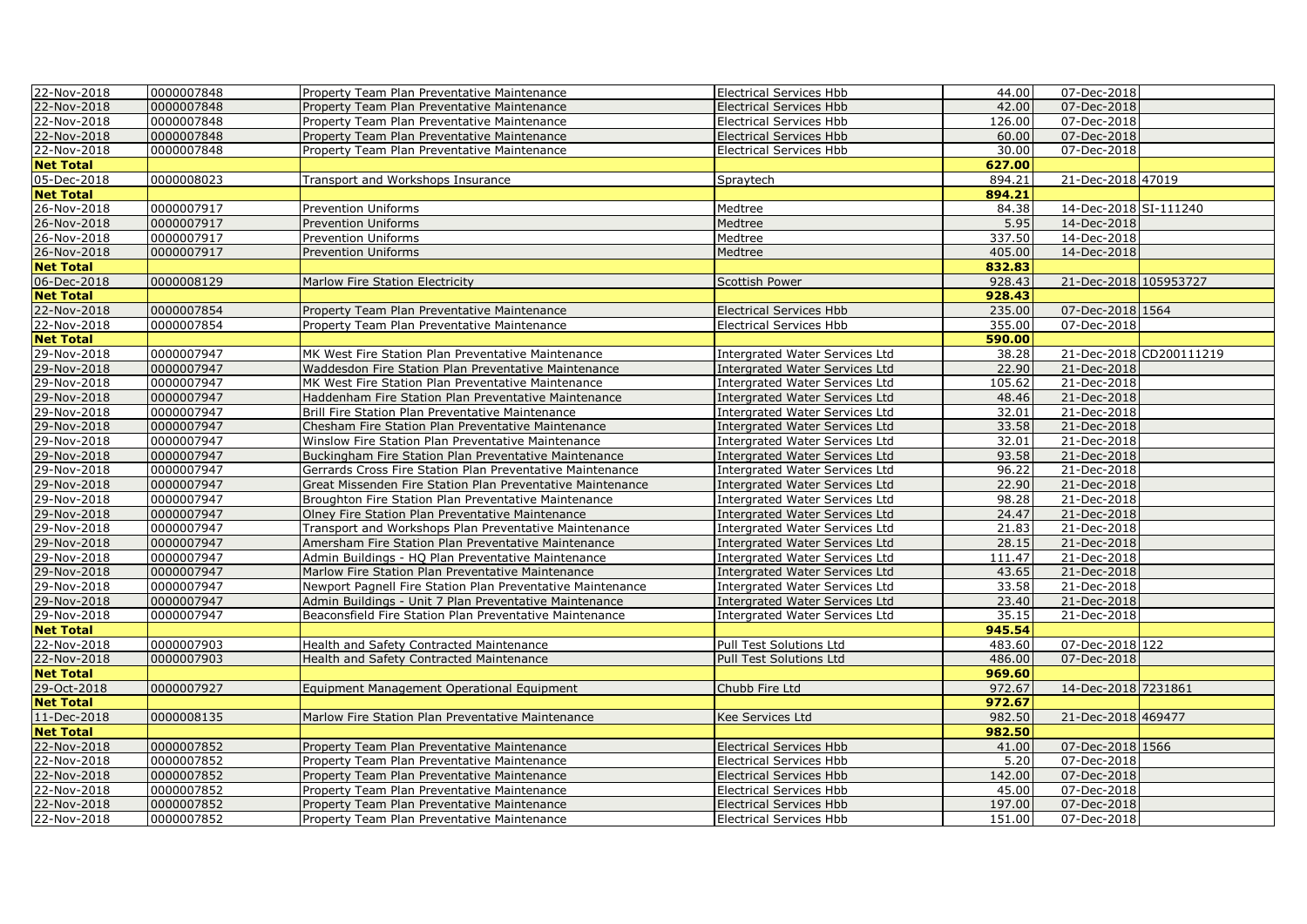| 22-Nov-2018      | 0000007852 | Property Team Plan Preventative Maintenance                | <b>Electrical Services Hbb</b>  | 135.00   | 07-Dec-2018            |                              |
|------------------|------------|------------------------------------------------------------|---------------------------------|----------|------------------------|------------------------------|
| 22-Nov-2018      | 0000007852 | Property Team Plan Preventative Maintenance                | <b>Electrical Services Hbb</b>  | 30.00    | 07-Dec-2018            |                              |
| 22-Nov-2018      | 0000007852 | Property Team Plan Preventative Maintenance                | <b>Electrical Services Hbb</b>  | 132.00   | 07-Dec-2018            |                              |
| 22-Nov-2018      | 0000007852 | Property Team Plan Preventative Maintenance                | <b>Electrical Services Hbb</b>  | 6.00     | 07-Dec-2018            |                              |
| 22-Nov-2018      | 0000007852 | Property Team Plan Preventative Maintenance                | <b>Electrical Services Hbb</b>  | 9.00     | 07-Dec-2018            |                              |
| 22-Nov-2018      | 0000007852 | Property Team Plan Preventative Maintenance                | <b>Electrical Services Hbb</b>  | 109.00   | 07-Dec-2018            |                              |
| <b>Net Total</b> |            |                                                            |                                 | 1,002.20 |                        |                              |
| 29-Nov-2018      | 0000008113 | Water Hydrants Hydrant Materials                           | Colour Supplies (Chesham) Ltd   | 1,048.20 |                        | 14-Dec-2018 INV003-71378     |
| <b>Net Total</b> |            |                                                            |                                 | 1,048.20 |                        |                              |
| 30-Nov-2018      | 0000008061 | Operational Training Consultancy Fees                      | KTF Fire Training GmbH          | 1,074.88 |                        | 21-Dec-2018 180.00001759     |
| <b>Net Total</b> |            |                                                            |                                 | 1,074.88 |                        |                              |
| 27-Sep-2018      | 0000007945 | Admin Buildings - Unit 7 Plan Preventative Maintenance     | <b>Tencer Limited</b>           | 332.02   | 07-Dec-2018 109693     |                              |
| 27-Sep-2018      | 0000007945 | Admin Buildings - Marlow Plan Preventative Maintenance     | <b>Tencer Limited</b>           | 825.00   | 07-Dec-2018            |                              |
| <b>Net Total</b> |            |                                                            |                                 | 1,157.02 |                        |                              |
| 22-Oct-2018      | 0000008133 | Capital Purchase                                           | Chameleon Codewing Ltd          | 280.00   |                        | 21-Dec-2018 SAJ/2018/1119702 |
| 22-Oct-2018      | 0000008133 | Capital Purchase                                           | Chameleon Codewing Ltd          | 932.28   | 21-Dec-2018            |                              |
| <b>Net Total</b> |            |                                                            |                                 | 1,212.28 |                        |                              |
| 20-Nov-2018      | 0000007808 | Urban Search and Rescue Protective Clothing                | Keela International Ltd         | 211.68   | 14-Dec-2018 124305     |                              |
| 20-Nov-2018      | 0000007808 | Urban Search and Rescue Protective Clothing                | Keela International Ltd         | 177.48   | 14-Dec-2018            |                              |
| 20-Nov-2018      | 0000007808 | Urban Search and Rescue Protective Clothing                | Keela International Ltd         | 101.50   | 14-Dec-2018            |                              |
| 20-Nov-2018      | 0000007808 | Urban Search and Rescue Protective Clothing                | Keela International Ltd         | 295.80   | 14-Dec-2018            |                              |
| 20-Nov-2018      | 0000007808 | Urban Search and Rescue Protective Clothing                | Keela International Ltd         | 145.00   | 14-Dec-2018            |                              |
| <b>Net Total</b> |            |                                                            |                                 | 931.46   |                        |                              |
| 30-Nov-2018      | 0000007966 | Finance Employment Agency Payments                         | Hays Specialist Recruitment Ltd | 1,268.00 | 07-Dec-2018 1009172970 |                              |
| <b>Net Total</b> |            |                                                            |                                 | 1,268.00 |                        |                              |
| 13-Dec-2018      | 0000008152 | Finance Employment Agency Payments                         | Hays Specialist Recruitment Ltd | 1,268.00 | 21-Dec-2018 1009194154 |                              |
| <b>Net Total</b> |            |                                                            |                                 | 1,268.00 |                        |                              |
| 30-Nov-2018      | 0000008139 | Capital Purchase                                           | One Time Vendors                | 1,285.72 | 21-Dec-2018 30355      |                              |
| <b>Net Total</b> |            |                                                            |                                 | 1,285.72 |                        |                              |
| 30-Oct-2018      | 0000008181 | Staff Development Staff Training Fees                      | Fabtic Ltd                      | 1,300.00 | 21-Dec-2018 600007     |                              |
| <b>Net Total</b> |            |                                                            |                                 | 1,300.00 |                        |                              |
| 10-Dec-2018      | 0000008130 | Admin Buildings - Unit 7 Electricity                       | Scottish Power                  | 1,325.94 | 21-Dec-2018 105952730  |                              |
| <b>Net Total</b> |            |                                                            |                                 | 1,325.94 |                        |                              |
| 22-Nov-2018      | 0000007855 | Property Team Plan Preventative Maintenance                | <b>Electrical Services Hbb</b>  | 1,328.00 | 07-Dec-2018 1563       |                              |
| <b>Net Total</b> |            |                                                            |                                 | 1,328.00 |                        |                              |
| 31-Oct-2018      | 0000007954 | Capital Purchase                                           | One Time Vendors                | 1,328.56 | 21-Dec-2018 30180      |                              |
| <b>Net Total</b> |            |                                                            |                                 | 1,328.56 |                        |                              |
| 04-Dec-2018      | 0000007970 | Capital Purchase                                           | XMA Ltd                         | 1,357.50 | 21-Dec-2018 KN61988    |                              |
| <b>Net Total</b> |            |                                                            |                                 | 1,357.50 |                        |                              |
| 21-Nov-2018      | 0000007825 | Staff Development Staff Training Fees                      | Nigel Wilson Training           | 1,400.00 | 14-Dec-2018 08/2018    |                              |
| <b>Net Total</b> |            |                                                            |                                 | 1,400.00 |                        |                              |
| 18-Dec-2018      | 0000008218 | Health and Safety Course Catering Costs                    | Cuisine Excellence              | 1,456.00 | 21-Dec-2018 18482      |                              |
| <b>Net Total</b> |            |                                                            |                                 | 1,456.00 |                        |                              |
| 22-Nov-2018      | 0000007849 | Chesham Fire Station Plan Preventative Maintenance         | <b>Electrical Services Hbb</b>  | 50.00    | 14-Dec-2018 1569       |                              |
| 22-Nov-2018      | 0000007849 | Admin Buildings - Unit 7 Plan Preventative Maintenance     | <b>Electrical Services Hbb</b>  | 130.00   | 14-Dec-2018            |                              |
| 22-Nov-2018      | 0000007849 | High Wycombe Fire Station Plan Preventative Maintenance    | <b>Electrical Services Hbb</b>  | 50.00    | 14-Dec-2018            |                              |
| 22-Nov-2018      | 0000007849 | Marlow Fire Station Plan Preventative Maintenance          | <b>Electrical Services Hbb</b>  | 160.00   | 14-Dec-2018            |                              |
| 22-Nov-2018      | 0000007849 | Beaconsfield Fire Station Plan Preventative Maintenance    | <b>Electrical Services Hbb</b>  | 45.00    | 14-Dec-2018            |                              |
| 22-Nov-2018      | 0000007849 | Great Missenden Fire Station Plan Preventative Maintenance | <b>Electrical Services Hbb</b>  | 90.00    | 14-Dec-2018            |                              |
| 22-Nov-2018      | 0000007849 | MK West Fire Station Plan Preventative Maintenance         | <b>Electrical Services Hbb</b>  | 70.00    | 14-Dec-2018            |                              |
| 22-Nov-2018      | 0000007849 | Winslow Fire Station Plan Preventative Maintenance         | <b>Electrical Services Hbb</b>  | 25.00    | 14-Dec-2018            |                              |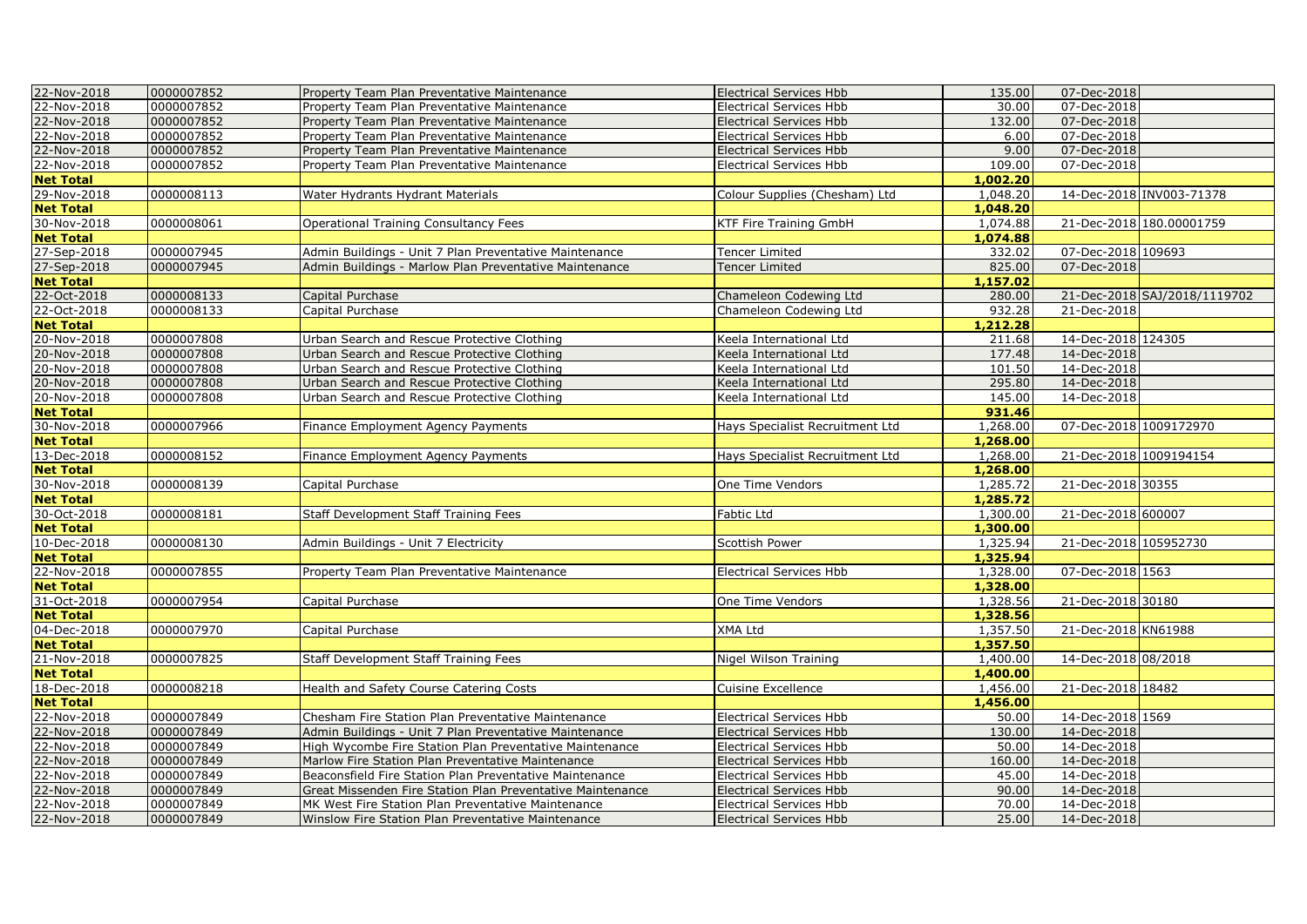| 22-Nov-2018      | 0000007849 | Olney Fire Station Plan Preventative Maintenance                                           | <b>Electrical Services Hbb</b> | 25.00    | 14-Dec-2018            |                        |
|------------------|------------|--------------------------------------------------------------------------------------------|--------------------------------|----------|------------------------|------------------------|
| 22-Nov-2018      | 0000007849 | Aylesbury Fire Station Plan Preventative Maintenance                                       | <b>Electrical Services Hbb</b> | 110.00   | 14-Dec-2018            |                        |
| 22-Nov-2018      | 0000007849 | Princes Risborough Station Plan Preventative Maintenance                                   | <b>Electrical Services Hbb</b> | 25.00    | 14-Dec-2018            |                        |
| 22-Nov-2018      | 0000007849 | Gerrards Cross Fire Station Plan Preventative Maintenance                                  | <b>Electrical Services Hbb</b> | 25.00    | 14-Dec-2018            |                        |
| 22-Nov-2018      | 0000007849 | Broughton Fire Station Plan Preventative Maintenance                                       | <b>Electrical Services Hbb</b> | 45.00    | 14-Dec-2018            |                        |
| 22-Nov-2018      | 0000007849 | Brill Fire Station Plan Preventative Maintenance                                           | <b>Electrical Services Hbb</b> | 45.00    | 14-Dec-2018            |                        |
| 22-Nov-2018      | 0000007849 | Stokenchurch Fire Station Plan Preventative Maintenance                                    | <b>Electrical Services Hbb</b> | 45.00    | 14-Dec-2018            |                        |
| 22-Nov-2018      | 0000007849 | Amersham Fire Station Plan Preventative Maintenance                                        | <b>Electrical Services Hbb</b> | 45.00    | 14-Dec-2018            |                        |
| 22-Nov-2018      | 0000007849 | Buckingham Fire Station Plan Preventative Maintenance                                      | <b>Electrical Services Hbb</b> | 25.00    | 14-Dec-2018            |                        |
| 22-Nov-2018      | 0000007849 | Haddenham Fire Station Plan Preventative Maintenance                                       | <b>Electrical Services Hbb</b> | 45.00    | 14-Dec-2018            |                        |
| 22-Nov-2018      | 0000007849 | Admin Buildings - HQ Plan Preventative Maintenance                                         | <b>Electrical Services Hbb</b> | 180.00   | 14-Dec-2018            |                        |
| 22-Nov-2018      | 0000007849 | MK West Fire Station Plan Preventative Maintenance                                         | <b>Electrical Services Hbb</b> | 50.00    | 14-Dec-2018            |                        |
| 22-Nov-2018      | 0000007849 | Equipment Management Plan Preventative Maintenance                                         | <b>Electrical Services Hbb</b> | 170.00   | 14-Dec-2018            |                        |
| 22-Nov-2018      | 0000007849 | Newport Pagnell Fire Station Plan Preventative Maintenance                                 | <b>Electrical Services Hbb</b> | 25.00    | 14-Dec-2018            |                        |
| <b>Net Total</b> |            |                                                                                            |                                | 1,480.00 |                        |                        |
| 14-Dec-2018      | 0000008233 | Property Team Consultancy Fees                                                             | One Time Vendors               | 1,500.00 | 21-Dec-2018 8428       |                        |
| <b>Net Total</b> |            |                                                                                            |                                | 1,500.00 |                        |                        |
| 22-Nov-2018      | 0000007898 | Staff Development Staff Training Fees                                                      | College of Policing            | 1,532.00 | 07-Dec-2018 90050654   |                        |
| <b>Net Total</b> |            |                                                                                            |                                | 1,532.00 |                        |                        |
| 22-Nov-2018      | 0000007847 | Property Team Plan Preventative Maintenance                                                | <b>Electrical Services Hbb</b> | 198.00   | 07-Dec-2018 1571       |                        |
| 22-Nov-2018      | 0000007847 |                                                                                            | <b>Electrical Services Hbb</b> | 38.00    | 07-Dec-2018            |                        |
| 22-Nov-2018      | 0000007847 | Property Team Plan Preventative Maintenance<br>Property Team Plan Preventative Maintenance | <b>Electrical Services Hbb</b> | 196.00   | 07-Dec-2018            |                        |
|                  |            |                                                                                            |                                |          |                        |                        |
| 22-Nov-2018      | 0000007847 | Property Team Plan Preventative Maintenance                                                | <b>Electrical Services Hbb</b> | 75.00    | 07-Dec-2018            |                        |
| 22-Nov-2018      | 0000007847 | Property Team Plan Preventative Maintenance                                                | <b>Electrical Services Hbb</b> | 208.00   | 07-Dec-2018            |                        |
| 22-Nov-2018      | 0000007847 | Property Team Plan Preventative Maintenance                                                | <b>Electrical Services Hbb</b> | 60.00    | 07-Dec-2018            |                        |
| 22-Nov-2018      | 0000007847 | Property Team Plan Preventative Maintenance                                                | <b>Electrical Services Hbb</b> | 232.00   | 07-Dec-2018            |                        |
| 22-Nov-2018      | 0000007847 | Property Team Plan Preventative Maintenance                                                | <b>Electrical Services Hbb</b> | 158.00   | 07-Dec-2018            |                        |
| 22-Nov-2018      | 0000007847 | Property Team Plan Preventative Maintenance                                                | <b>Electrical Services Hbb</b> | 142.00   | 07-Dec-2018            |                        |
| 22-Nov-2018      | 0000007847 | Property Team Plan Preventative Maintenance                                                | <b>Electrical Services Hbb</b> | 155.00   | 07-Dec-2018            |                        |
| 22-Nov-2018      | 0000007847 | Property Team Plan Preventative Maintenance                                                | <b>Electrical Services Hbb</b> | 91.00    | 07-Dec-2018            |                        |
| 22-Nov-2018      | 0000007847 | Property Team Plan Preventative Maintenance                                                | <b>Electrical Services Hbb</b> | 90.00    | 07-Dec-2018            |                        |
| <b>Net Total</b> |            |                                                                                            |                                | 1,643.00 |                        |                        |
| 29-Nov-2018      | 0000007949 | Property Team Cleaning Contract Services                                                   | Ever Brite Cleaning Services   | 1,666.70 | 14-Dec-2018 19928      |                        |
| <b>Net Total</b> |            |                                                                                            |                                | 1,666.70 |                        |                        |
| 11-Dec-2018      | 0000008136 | Aylesbury Fire Station Plan Preventative Maintenance                                       | Kee Services Ltd               | 1,752.00 | 21-Dec-2018 469479     |                        |
| <b>Net Total</b> |            |                                                                                            |                                | 1,752.00 |                        |                        |
| 27-Jul-2018      | 0000007891 | Democratic Representation Legal Expenses                                                   | Bevan Britten                  | 1,774.00 | 14-Dec-2018 10025771   |                        |
| <b>Net Total</b> |            |                                                                                            |                                | 1,774.00 |                        |                        |
| 28-Nov-2018      | 0000008220 | Democratic Representation Legal Expenses                                                   | Bevan Britten                  | 1,805.00 | 21-Dec-2018 10037880   |                        |
| <b>Net Total</b> |            |                                                                                            |                                | 1,805.00 |                        |                        |
| 16-Nov-2018      | 0000008038 | Transport and Workshops Contracted Maintenance                                             | Lex Autolease Ltd              | 388.21   |                        | 14-Dec-2018 MRI7821416 |
| 16-Nov-2018      | 0000008038 | Transport and Workshops Car Leasing                                                        | Lex Autolease Ltd              | 1,601.29 | 14-Dec-2018            |                        |
| <b>Net Total</b> |            |                                                                                            |                                | 1,989.50 |                        |                        |
| 16-Nov-2018      | 0000008039 | Transport and Workshops Contracted Maintenance                                             | Lex Autolease Ltd              | 388.21   | 14-Dec-2018 MRI7820602 |                        |
| 16-Nov-2018      | 0000008039 | Transport and Workshops Car Leasing                                                        | Lex Autolease Ltd              | 1,601.29 | 14-Dec-2018            |                        |
| <b>Net Total</b> |            |                                                                                            |                                | 1,989.50 |                        |                        |
| 03-Dec-2018      | 0000008115 | Transport and Workshops Insurance                                                          | Truckeast Ltd                  | 2,066.52 | 21-Dec-2018 11715005   |                        |
| <b>Net Total</b> |            |                                                                                            |                                | 2,066.52 |                        |                        |
| 19-Nov-2018      | 0000007778 | Transport and Workshops Spares for Red Fleet                                               | Rosenbauer Uk Plc              | 2,145.00 | 07-Dec-2018 10219      |                        |
| <b>Net Total</b> |            |                                                                                            |                                | 2,145.00 |                        |                        |
| 01-Dec-2018      | 0000008025 | <b>ICT Main Communications</b>                                                             | Daisy Telecoms Ltd             | 2,177.37 | 14-Dec-2018 8540087    |                        |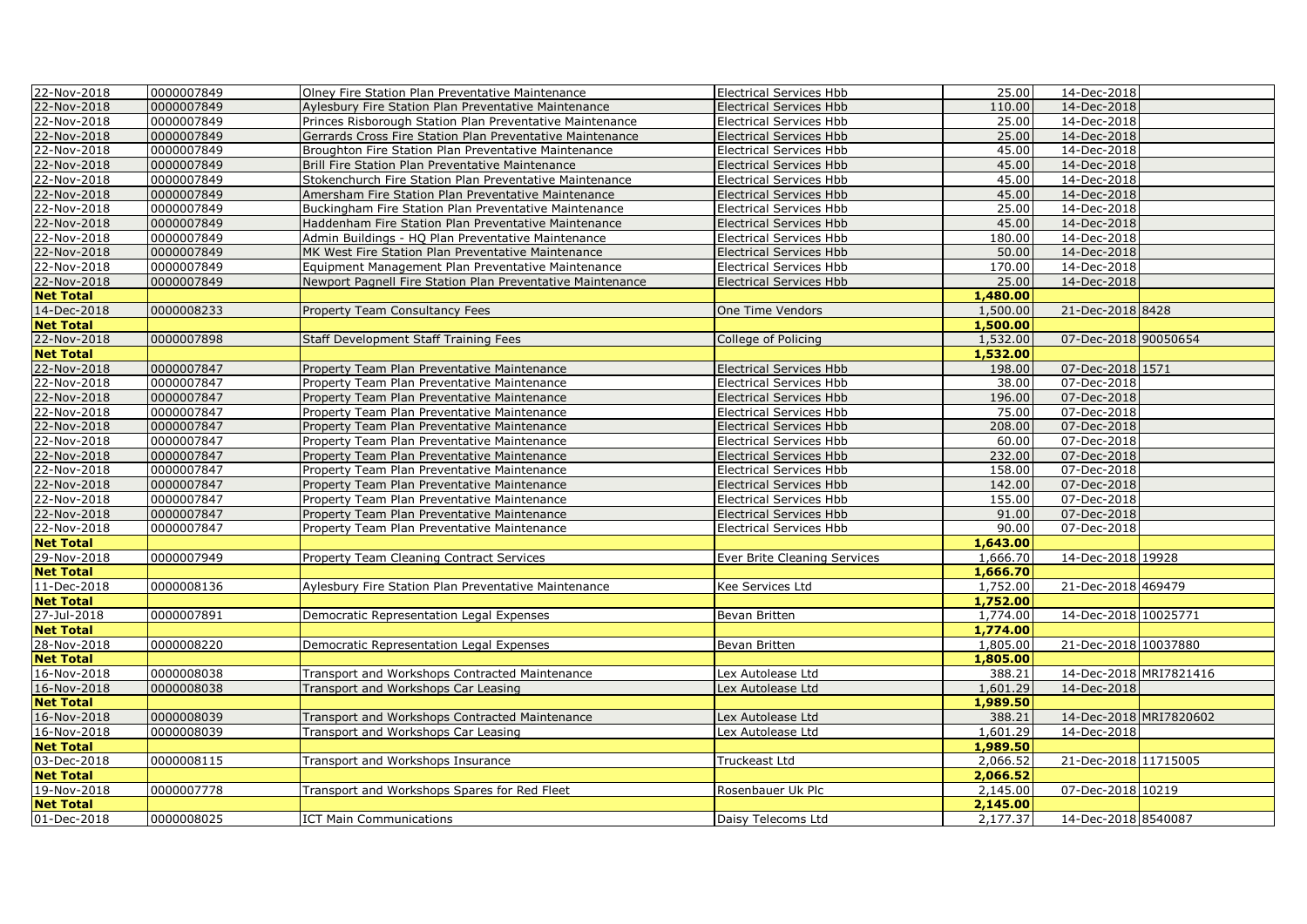| <b>Net Total</b> |            |                                                            |                                         | 2,177.37 |                             |
|------------------|------------|------------------------------------------------------------|-----------------------------------------|----------|-----------------------------|
| 13-Dec-2018      | 0000008185 | Admin Buildings - Marlow Plan Preventative Maintenance     | <b>Tencer Limited</b>                   | 825.00   | 21-Dec-2018 111336          |
| 13-Dec-2018      | 0000008185 | MK West Fire Station Plan Preventative Maintenance         | Tencer Limited                          | 285.00   | 21-Dec-2018                 |
| 13-Dec-2018      | 0000008185 | Beaconsfield Fire Station Plan Preventative Maintenance    | <b>Tencer Limited</b>                   | 255.00   | 21-Dec-2018                 |
| 13-Dec-2018      | 0000008185 | Gerrards Cross Fire Station Plan Preventative Maintenance  | Tencer Limited                          | 330.00   | 21-Dec-2018                 |
| 13-Dec-2018      | 0000008185 | Broughton Fire Station Plan Preventative Maintenance       | Tencer Limited                          | 300.00   | 21-Dec-2018                 |
| 13-Dec-2018      | 0000008185 | Admin Buildings - Unit 7 Plan Preventative Maintenance     | Tencer Limited                          | 302.50   | 21-Dec-2018                 |
| <b>Net Total</b> |            |                                                            |                                         | 2,297.50 |                             |
| 01-Dec-2018      | 0000008186 | Amersham Fire Station Plan Preventative Maintenance        | Oak Park Alarms Security Serv Ltd       | 67.17    | 21-Dec-2018 75117           |
| 01-Dec-2018      | 0000008186 | Haddenham Fire Station Plan Preventative Maintenance       | Oak Park Alarms Security Serv Ltd       | 66.66    | 21-Dec-2018                 |
| 01-Dec-2018      | 0000008186 | Chesham Fire Station Plan Preventative Maintenance         | Oak Park Alarms Security Serv Ltd       | 117.16   | 21-Dec-2018                 |
| 01-Dec-2018      | 0000008186 | Buckingham Fire Station Plan Preventative Maintenance      | Oak Park Alarms Security Serv Ltd       | 103.02   | 21-Dec-2018                 |
| 01-Dec-2018      | 0000008186 | Admin Buildings - Unit 7 Plan Preventative Maintenance     | Oak Park Alarms Security Serv Ltd       | 154.00   | 21-Dec-2018                 |
| 01-Dec-2018      | 0000008186 | Beaconsfield Fire Station Plan Preventative Maintenance    | Oak Park Alarms Security Serv Ltd       | 77.27    | 21-Dec-2018                 |
| 01-Dec-2018      | 0000008186 | Stokenchurch Fire Station Plan Preventative Maintenance    | Oak Park Alarms Security Serv Ltd       | 66.66    | 21-Dec-2018                 |
| 01-Dec-2018      | 0000008186 | Broughton Fire Station Plan Preventative Maintenance       | Oak Park Alarms Security Serv Ltd       | 164.63   | 21-Dec-2018                 |
| 01-Dec-2018      | 0000008186 | Admin Buildings - HQ Plan Preventative Maintenance         | Oak Park Alarms Security Serv Ltd       | 370.17   | 21-Dec-2018                 |
| 01-Dec-2018      | 0000008186 | Brill Fire Station Plan Preventative Maintenance           | Oak Park Alarms Security Serv Ltd       | 66.66    | 21-Dec-2018                 |
| 01-Dec-2018      | 0000008186 | MK West Fire Station Plan Preventative Maintenance         | Oak Park Alarms Security Serv Ltd       | 103.02   | 21-Dec-2018                 |
| 01-Dec-2018      | 0000008186 | Olney Fire Station Plan Preventative Maintenance           | Oak Park Alarms Security Serv Ltd       | 66.66    | 21-Dec-2018                 |
| 01-Dec-2018      | 0000008186 | Newport Pagnell Fire Station Plan Preventative Maintenance | Oak Park Alarms Security Serv Ltd       | 66.66    | 21-Dec-2018                 |
| 01-Dec-2018      | 0000008186 | MK West Fire Station Plan Preventative Maintenance         | Oak Park Alarms Security Serv Ltd       | 128.27   | 21-Dec-2018                 |
| 01-Dec-2018      | 0000008186 | Princes Risborough Station Plan Preventative Maintenance   | Oak Park Alarms Security Serv Ltd       | 66.66    | 21-Dec-2018                 |
| 01-Dec-2018      | 0000008186 | Marlow Fire Station Plan Preventative Maintenance          | Oak Park Alarms Security Serv Ltd       | 164.63   | 21-Dec-2018                 |
| 01-Dec-2018      | 0000008186 | High Wycombe Fire Station Plan Preventative Maintenance    | Oak Park Alarms Security Serv Ltd       | 164.63   | 21-Dec-2018                 |
| 01-Dec-2018      | 0000008186 | Winslow Fire Station Plan Preventative Maintenance         | Oak Park Alarms Security Serv Ltd       | 66.66    | 21-Dec-2018                 |
| 01-Dec-2018      | 0000008186 | Great Missenden Fire Station Plan Preventative Maintenance | Oak Park Alarms Security Serv Ltd       | 66.66    | 21-Dec-2018                 |
| 01-Dec-2018      | 0000008186 | Gerrards Cross Fire Station Plan Preventative Maintenance  | Oak Park Alarms Security Serv Ltd       | 103.02   | 21-Dec-2018                 |
| 01-Dec-2018      | 0000008186 | Waddesdon Fire Station Plan Preventative Maintenance       | Oak Park Alarms Security Serv Ltd       | 66.66    | 21-Dec-2018                 |
| <b>Net Total</b> |            |                                                            |                                         | 2,316.93 |                             |
| 07-Dec-2018      | 0000008048 | Transport and Workshops Employment Agency Payments         | Truckeast Ltd                           | 2,420.00 | 21-Dec-2018 11715112        |
| <b>Net Total</b> |            |                                                            |                                         | 2,420.00 |                             |
| 13-Nov-2018      | 0000008147 | Property Team Consultancy Fees                             | One Time Vendors                        | 2,650.00 | 21-Dec-2018 ARINV/00296322  |
| <b>Net Total</b> |            |                                                            |                                         | 2,650.00 |                             |
| 08-Dec-2018      | 0000008097 | Operational Training Water Awareness Training              | Cardiff International White Water       | 2,656.00 | 21-Dec-2018 1801837215      |
| <b>Net Total</b> |            |                                                            |                                         | 2,656.00 |                             |
| 28-Nov-2018      | 0000007957 | <b>Property Team Cleaning Contract Services</b>            | <b>Antac Support Service</b>            | 2,666.03 | 14-Dec-2018 55299           |
| <b>Net Total</b> |            |                                                            |                                         | 2,666.03 |                             |
| 21-Oct-2018      | 0000007809 | Prevention Community Safety Charges                        | Tabletalk Media Ltd                     | 2,700.00 | 21-Dec-2018 1878            |
| <b>Net Total</b> |            |                                                            |                                         | 2,700.00 |                             |
| 06-Nov-2018      | 0000007679 | Transport and Workshops Diesel Oil - Gas Oil               | WFL (UK) Ltd Hall Fuels                 | 2,758.35 | 07-Dec-2018 10537339        |
| <b>Net Total</b> |            |                                                            |                                         | 2,758.35 |                             |
| 06-Nov-2018      | 0000007678 | Transport and Workshops Diesel Oil - Gas Oil               | WFL (UK) Ltd Hall Fuels                 | 2,759.46 | 07-Dec-2018 10537338        |
| <b>Net Total</b> |            |                                                            |                                         | 2,759.46 |                             |
| 06-Nov-2018      | 0000007965 | Senior Management Team Subs Professional/Nat Bodies        | <b>Information Commissioners Office</b> | 2,900.00 | 07-Dec-2018 ICO-00010926570 |
| <b>Net Total</b> |            |                                                            |                                         | 2,900.00 |                             |
| 22-Nov-2018      | 0000007834 | Capital Purchase                                           | <b>XMA Ltd</b>                          | 2,922.48 | 07-Dec-2018 KN38278         |
| <b>Net Total</b> |            |                                                            |                                         | 2,922.48 |                             |
| 30-Nov-2018      | 0000008108 | Capital Purchase                                           | Newport Pagnell Construction Ltd        | 2,995.00 | 14-Dec-2018 W9010           |
| <b>Net Total</b> |            |                                                            |                                         | 2,995.00 |                             |
| 06-Dec-2018      | 0000008104 | <b>ICT Photocopier Lease Costs</b>                         | Konica Minolta                          | 3,062.01 | 21-Dec-2018 1141321408      |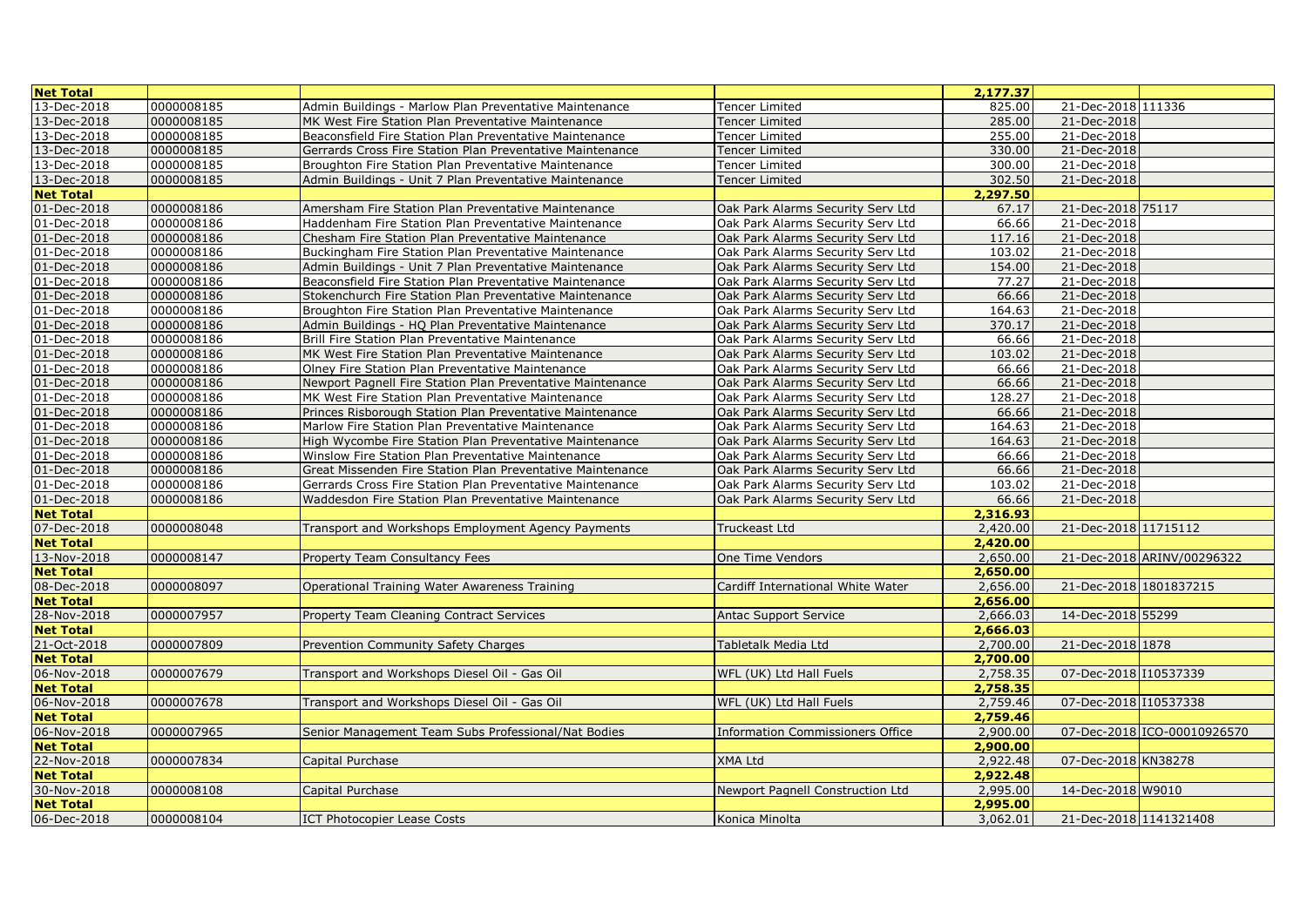| <b>Net Total</b>                |            |                                                    |                                  | 3,062.01             |                        |                               |
|---------------------------------|------------|----------------------------------------------------|----------------------------------|----------------------|------------------------|-------------------------------|
| 10-Dec-2018                     | 0000008131 | Admin Buildings - HQ Electricity                   | <b>Scottish Power</b>            | 3,474.84             | 21-Dec-2018 105953790  |                               |
| <b>Net Total</b>                |            |                                                    |                                  | 3,474.84             |                        |                               |
| 30-Nov-2018                     | 0000008114 | Capital Purchase                                   | Newport Pagnell Construction Ltd | 3,545.00             | 14-Dec-2018 W9011      |                               |
| <b>Net Total</b>                |            |                                                    |                                  | 3,545.00             |                        |                               |
| 03-Dec-2018                     | 0000008187 | <b>ICT Main Communications</b>                     | EE Ltd                           | 4,063.05             |                        | 21-Dec-2018 01280262772       |
| <b>Net Total</b>                |            |                                                    |                                  | 4,063.05             |                        |                               |
| 23-Nov-2018                     | 0000007939 | Capital Purchase                                   | Combined Office Interiors Ltd    | 4,125.50             | 07-Dec-2018 49723      |                               |
| <b>Net Total</b>                |            |                                                    |                                  | 4,125.50             |                        |                               |
| 30-Nov-2018                     | 0000008030 | Human Resources Occupational Health Nurse Sess     | M.K. Occupational Health         | 4,241.66             | 14-Dec-2018 90221      |                               |
| <b>Net Total</b>                |            |                                                    |                                  | 4,241.66             |                        |                               |
| 21-Nov-2018                     | 0000008035 | Corporate Management External Audit Fees           | Ernst & Young Llp                | 4,510.00             |                        | 14-Dec-2018 GB10100159659     |
| <b>Net Total</b>                |            |                                                    |                                  | 4,510.00             |                        |                               |
| 23-Oct-2018                     | 0000007730 | Staff Development Other Training                   | Sky-Futures Partners Ltd         | 850.00               |                        | 07-Dec-2018 008-SFTA-010-BFRS |
| 23-Oct-2018                     | 0000007730 | Staff Development Other Training                   | Sky-Futures Partners Ltd         | 4,000.00             | 07-Dec-2018            |                               |
| <b>Net Total</b>                |            |                                                    |                                  | 4,850.00             |                        |                               |
| 19-Nov-2018                     | 0000007779 | Capital Purchase                                   | Manton Office Solutions          | 519.00               | 14-Dec-2018 107730     |                               |
| 19-Nov-2018                     | 0000007779 | Capital Purchase                                   | <b>Manton Office Solutions</b>   | 4,533,00             | 14-Dec-2018            |                               |
| <b>Net Total</b>                |            |                                                    |                                  | 5,052.00             |                        |                               |
| 18-Sep-2018                     | 0000008173 | <b>BASI Project Computer Software</b>              | <b>UKFast</b>                    | 5,070.52             | 21-Dec-2018 2837119    |                               |
| <b>Net Total</b>                |            |                                                    |                                  | 5,070.52             |                        |                               |
| 26-Nov-2018                     | 0000007904 | Staff Development Staff Training Fees              | Legal Experience Training        | 5,412.00             | 14-Dec-2018 INV-0874   |                               |
| <b>Net Total</b>                |            |                                                    |                                  | 5,412.00             |                        |                               |
| 10-Dec-2018                     | 0000008128 | Payroll Control Account Childcare Vouchers         | Sodexo P&MM Ltd Childcare Plus   | 6,062.81             | 14-Dec-2018 3504943    |                               |
| <b>Net Total</b>                |            |                                                    |                                  | 6,062.81             |                        |                               |
| 03-Dec-2018                     | 0000007986 | <b>ESMCP Consultancy Fees</b>                      | Mott MacDonald Ltd               | 6,500.00             | 21-Dec-2018 IN00403091 |                               |
| <b>Net Total</b>                |            |                                                    |                                  | 6,500.00             |                        |                               |
| 15-Dec-2018                     | 0000008155 | Admin Buildings - Aerial Sites Consultancy Fees    | Hub Telecoms Consultancy Ltd     | 6,600.00             | 21-Dec-2018 000117     |                               |
| <b>Net Total</b>                |            |                                                    |                                  | 6,600.00             |                        |                               |
| 03-Dec-2018                     | 0000008043 | Transport and Workshops Diesel Oil - Gas Oil       | WFL (UK) Ltd Hall Fuels          | 7,417.44             | 14-Dec-2018 110607334  |                               |
| <b>Net Total</b>                | 0000008235 |                                                    | Shazia Akhtar                    | 7.417.44             |                        |                               |
| 09-Nov-2018                     |            | Democratic Representation Legal Expenses           |                                  | 7,533.33<br>7,533,33 |                        | 21-Dec-2018 267496-09.11.18   |
| <b>Net Total</b><br>13-Dec-2018 | 0000008198 | <b>Buckingham Fire Station Electricity</b>         | Scottish Hydro Elec (Was Sse)    | 550.41               |                        | 21-Dec-2018 BMKFA-NOV18       |
| 13-Dec-2018                     | 0000008198 | MK West Fire Station Electricity                   | Scottish Hydro Elec (Was Sse)    | 2,170.84             | 21-Dec-2018            |                               |
| 13-Dec-2018                     | 0000008198 | Beaconsfield Fire Station Electricity              | Scottish Hydro Elec (Was Sse)    | 565.21               | 21-Dec-2018            |                               |
| 13-Dec-2018                     | 0000008198 | <b>Broughton Fire Station Electricity</b>          | Scottish Hydro Elec (Was Sse)    | 1,145.89             | 21-Dec-2018            |                               |
| 13-Dec-2018                     | 0000008198 | Chesham Fire Station Electricity                   | Scottish Hydro Elec (Was Sse)    | 576.68               | 21-Dec-2018            |                               |
| 13-Dec-2018                     | 0000008198 | Gerrards Cross Fire Station Electricity            | Scottish Hydro Elec (Was Sse)    | 748.14               | 21-Dec-2018            |                               |
| 13-Dec-2018                     | 0000008198 | High Wycombe Fire Station Electricity              | Scottish Hydro Elec (Was Sse)    | 1,028.55             | 21-Dec-2018            |                               |
| 13-Dec-2018                     | 0000008198 | Amersham Fire Station Electricity                  | Scottish Hydro Elec (Was Sse)    | 423.16               | 21-Dec-2018            |                               |
| 13-Dec-2018                     | 0000008198 | Stokenchurch Fire Station Electricity              | Scottish Hydro Elec (Was Sse)    | 476.20               | 21-Dec-2018            |                               |
| <b>Net Total</b>                |            |                                                    |                                  | 7,685.08             |                        |                               |
| 03-Dec-2018                     | 0000008019 | Transport and Workshops Spares for Red Fleet       | Truckeast Ltd                    | 8,205.23             | 21-Dec-2018 15612735   |                               |
| <b>Net Total</b>                |            |                                                    |                                  | 8,205.23             |                        |                               |
| 04-Dec-2018                     | 0000008020 | Staff Development Staff Training Fees              | Phoenix Health & Safety          | 8,600.00             | 21-Dec-2018 61674      |                               |
| <b>Net Total</b>                |            |                                                    |                                  | 8,600.00             |                        |                               |
| 28-Nov-2018                     | 0000008037 | Transport and Workshops Employment Agency Payments | Truckeast Ltd                    | 9,680.00             | 14-Dec-2018 11714576   |                               |
| <b>Net Total</b>                |            |                                                    |                                  | 9,680.00             |                        |                               |
| 30-Nov-2018                     | 0000008109 | Capital Purchase                                   | Newport Pagnell Construction Ltd | 11,501.28            | 14-Dec-2018 W9012      |                               |
| <b>Net Total</b>                |            |                                                    |                                  | 11,501.28            |                        |                               |